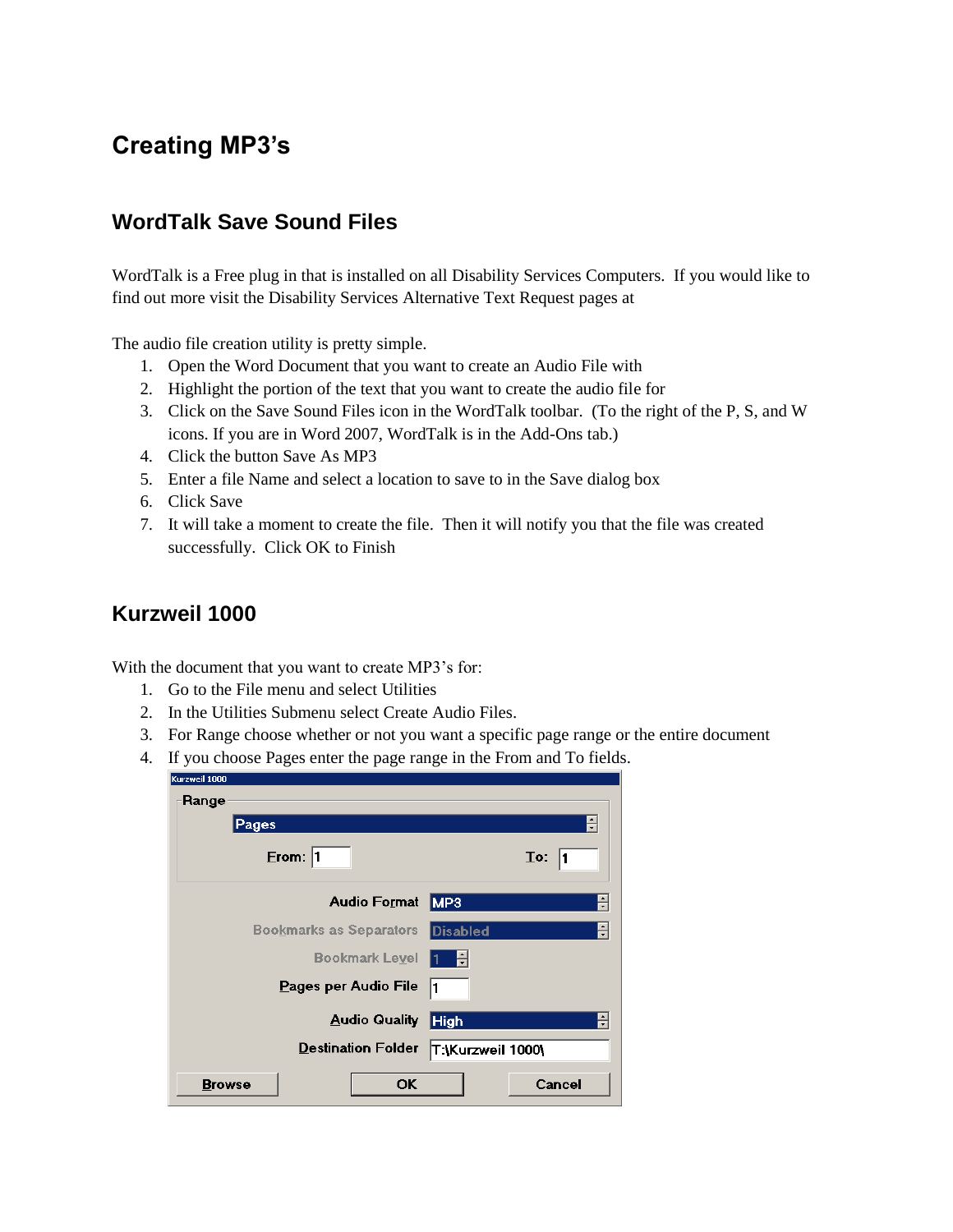- 5. For Format select MP3
- 6. Choose how many pages you want per MP3 file. Remember the more pages per file the harder it will be to find where you left off if you leave your MP3's while listening. No more than 3 to 5 is recommended.
- 7. Set the Quality to High. This is because the MP3's that are created are 32 kbps and many MP3 players will play that as its minimum quality.
- 8. You can change the destination folder to where ever you whish to send the MP3's by typing it into the Destination Folder edit field or by clicking the browse button and selecting a location.
- 9. Click OK to start creating the audio files

It will take a little while for the MP3's to be created. You can check the progress in the Audio Spooler that is located in the Utilities submenu of the File menu.

## **Kurzweil 3000**

- 1. Open the File menu.
- 2. Select Audio Files and in the submenu click on Create Audio File



3. Under Create Audio Files From you select how much of your document you want to save in your file. If you wish to save the whole document into one file select Entire Document (not recommended for large documents). If you wish to only create a file from certain pages select Page Range and set the Starting Page and ending page to the page range which you would like in the file.

Note: if you are creating audio files to correspond to a book **DO NOT** enter the page range from the book. Enter the page range from the Kurzweil document where the pages in the book are displayed.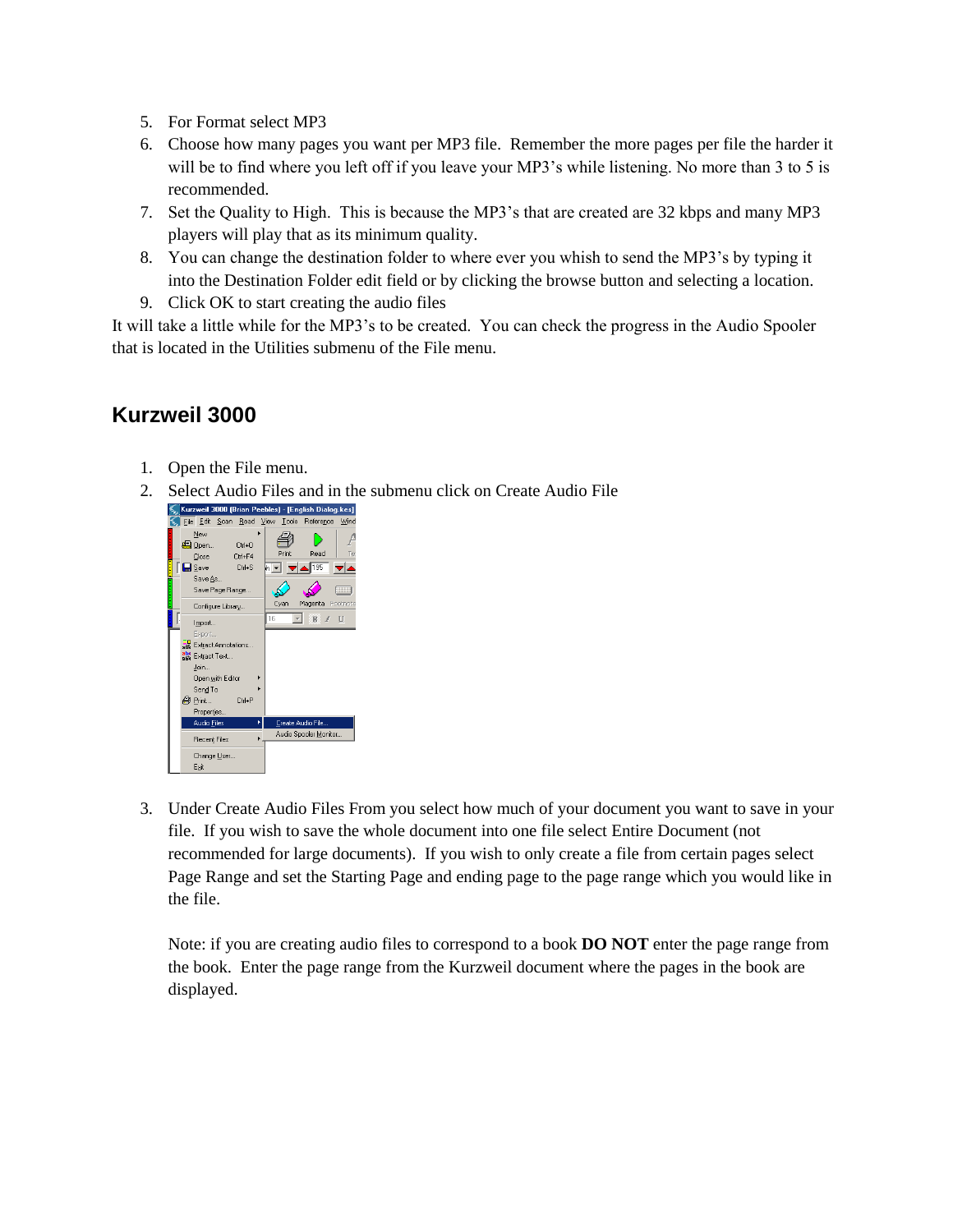| Create Audio File From:               | Output File                                                 |  |  |  |  |
|---------------------------------------|-------------------------------------------------------------|--|--|--|--|
| <b>Entire Document</b><br>$\sigma$    | C MP3 C WAV<br>Format:                                      |  |  |  |  |
| Starting Page:<br>C Page Range        | Best<br>Quality:                                            |  |  |  |  |
| Ending Page:<br>14<br>C Selected Text | MyBook001.mp3<br>File Name:                                 |  |  |  |  |
| □ Include Secondary Text              | (All output files are placed in "C:\Documents and           |  |  |  |  |
| English Reading Voice                 | Settings\All Users\Application Data\KESI\Output<br>Audio\") |  |  |  |  |
| Speed: 195<br>Speaker: WV Paul        |                                                             |  |  |  |  |
|                                       |                                                             |  |  |  |  |
|                                       | OK<br>Help<br>Cancel                                        |  |  |  |  |

- 4. Under English Reading Voice set your reading voice (Speaker) and the speed that it will read the document (Speed). The slower your speed the longer and larger the file will be. This dialog should show the default Speaker and Speed for your profile.
- 5. Under Output File leave the Format as MP3 and change the Quality to Best.
- 6. If you are creating multiple files from one document change the file name to give it an order like "MyBook001.mp3". Be sure to type before the ".mp3".
- 7. Click OK

To view the files in your Cue, minimize Kurzweil 3000 and open Kurzweil 3000 Pending Audio from the desktop. This will display all files waiting to be created.

Note: If you are not going to write the MP3 files to a CD immediately, Copy and Paste the files to a folder on the T: (THAWSPACE) drive or your flash drive before you leave the machine you are working at.

To access the files that are finished open Kurzweil 3000 Output Audio from the desktop.

#### **Read & Write Gold**

Read & Write Gold has a utility called Speech Maker. You can find this utility under the Play Options. If Play is on the Toolbar click the down arrow and go to speech maker. If it is not in the toolbar Click on the double right arrows to show the hidden features and go to the play menu. and go to the Speech Maker submenu.

Read & Write Gold has a great video tutorial that you can watch to learn how to use this feature. You can find it under the Speech Maker submenu in Read & Write Gold.

## **Writing to a CD**

The following directions use the Kurzweil 3000 Output Audio folder as an example for selecting files to burn. You can select your mp3 or audio files from anywhere on the computer to complete this process.

#### **Create a Data CD**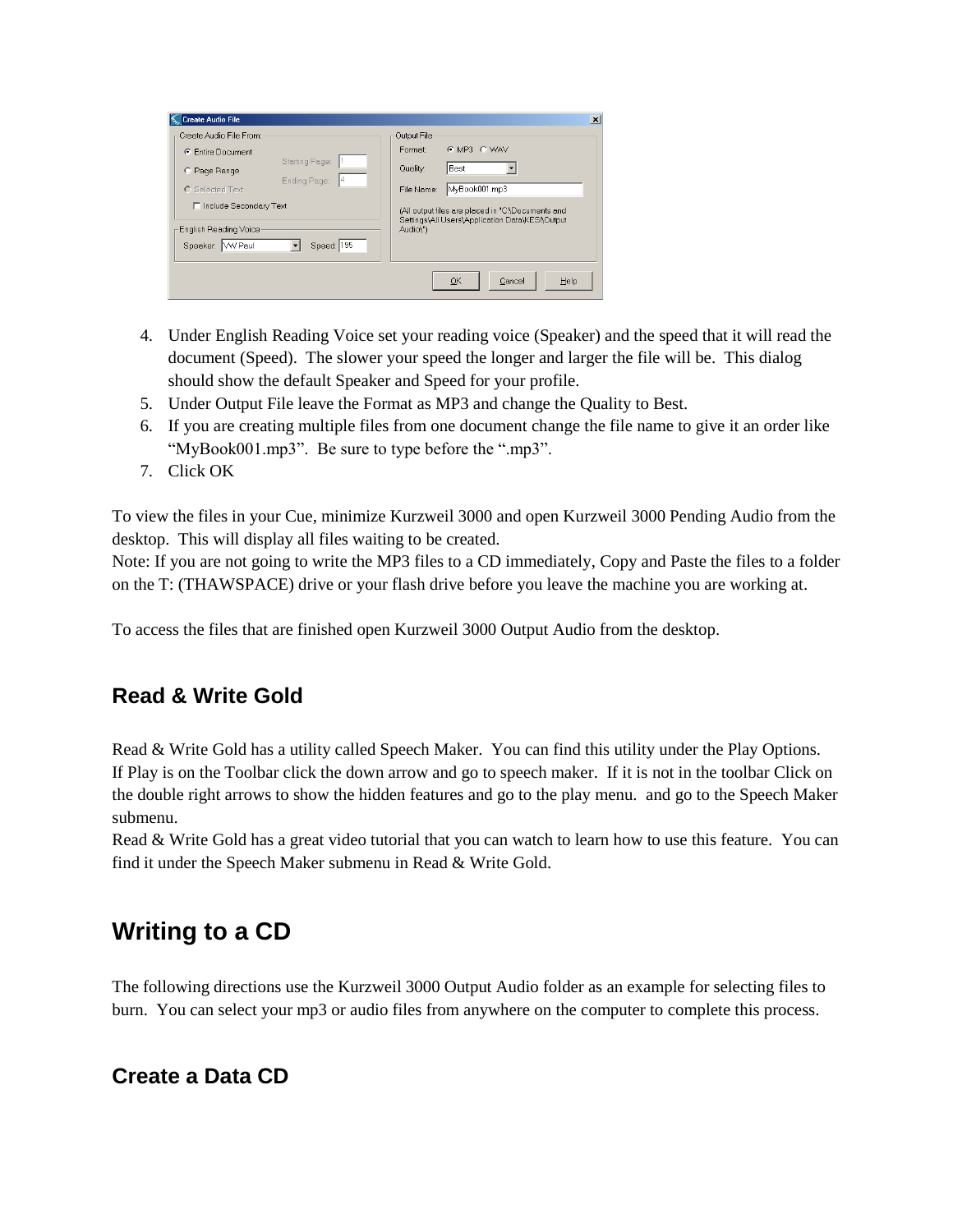Data CD's hold more audio files than Audio CD's. You can play data CD's in CD/MP3 players, the RFB&D players from Disability Services, computers, and many DVD players.

- 1. Place a blank CD into the CD-R drive (second drive from the top).
- 2. Go to the desktop and double-click on Kurzweil Output Audio.
- 3. Select the MP3 files that you want on your CD.
- 4. Open the Edit menu and select Copy or hold Control and press C.
- 5. Close the window and open My Computer.
- 6. Open the CD-RW drive.
- 7. Open the Edit menu and select Paste.
- 8. When the files are copied over open the file menu and select Write these Files to CD.
- 9. Name the CD with the course number, book title or something else intuitive then click Next.
- 10. Select Make Data CD and click Next.
- 11. After the files have finished being written click Finish.
- 12. When finished place the CD's in the DVD drive and make sure that all necessary files are there.

## **Create Audio CD**

Audio CD's play in all CD players. They only fit 74 to 80 minutes of audio per CD so be conscious of your file size and duration.

- 1. Open the Start Menu.
- 2. Select Programs.
- 3. Select Nero.
- 4. Select Nero 6 Ultra Edition.
- 5. Select Nero Burning Rom.
- 6. In the New Compilation dialog box click on Audio CD.
- 7. Click on the New button.

| Nero Burning ROM |                                                     |                          |                                       |                                                |              |
|------------------|-----------------------------------------------------|--------------------------|---------------------------------------|------------------------------------------------|--------------|
|                  | File Edit View Recorder Extras Database Window Help |                          |                                       |                                                |              |
|                  | $\frac{1}{\infty}$<br>iri                           |                          |                                       | <b>Q</b> Q 2 2 ⊙ ⊙ ⊙ ⊙ S S: LITE-ON LTR-482465 |              |
|                  | <b>New Compilation</b>                              |                          |                                       |                                                | 2x           |
|                  |                                                     |                          | Audio CD CDA Options   Burn  <br>Info |                                                | New          |
|                  | CD-ROM (ISO)                                        |                          | Write CD TEXT on CD                   |                                                | Cancel       |
|                  | Audio CD                                            |                          | Title (CD TEXT):<br>Artist (CD TEXT): |                                                | Nero Express |
|                  |                                                     |                          | Copyright:<br>Producer:               |                                                |              |
|                  | Mixed Mode CD                                       |                          | UPC/EAN code:                         |                                                |              |
|                  | CD EXTRA                                            |                          | Date:<br>Comments:                    | 8/27/2007<br>$\overline{\phantom{a}}$          |              |
|                  | ۰.                                                  | $\overline{\phantom{a}}$ |                                       |                                                | Open         |

- 8. In the File Browser click on Desktop in the tree view.
- 9. Double-click on Kurzweil 3000 Output Audio in the folder view.
- 10. Drag and Drop files or copy and paste files in to the Track List on the left hand side. Place files into the Track List in the order you want them to appear on your CD.